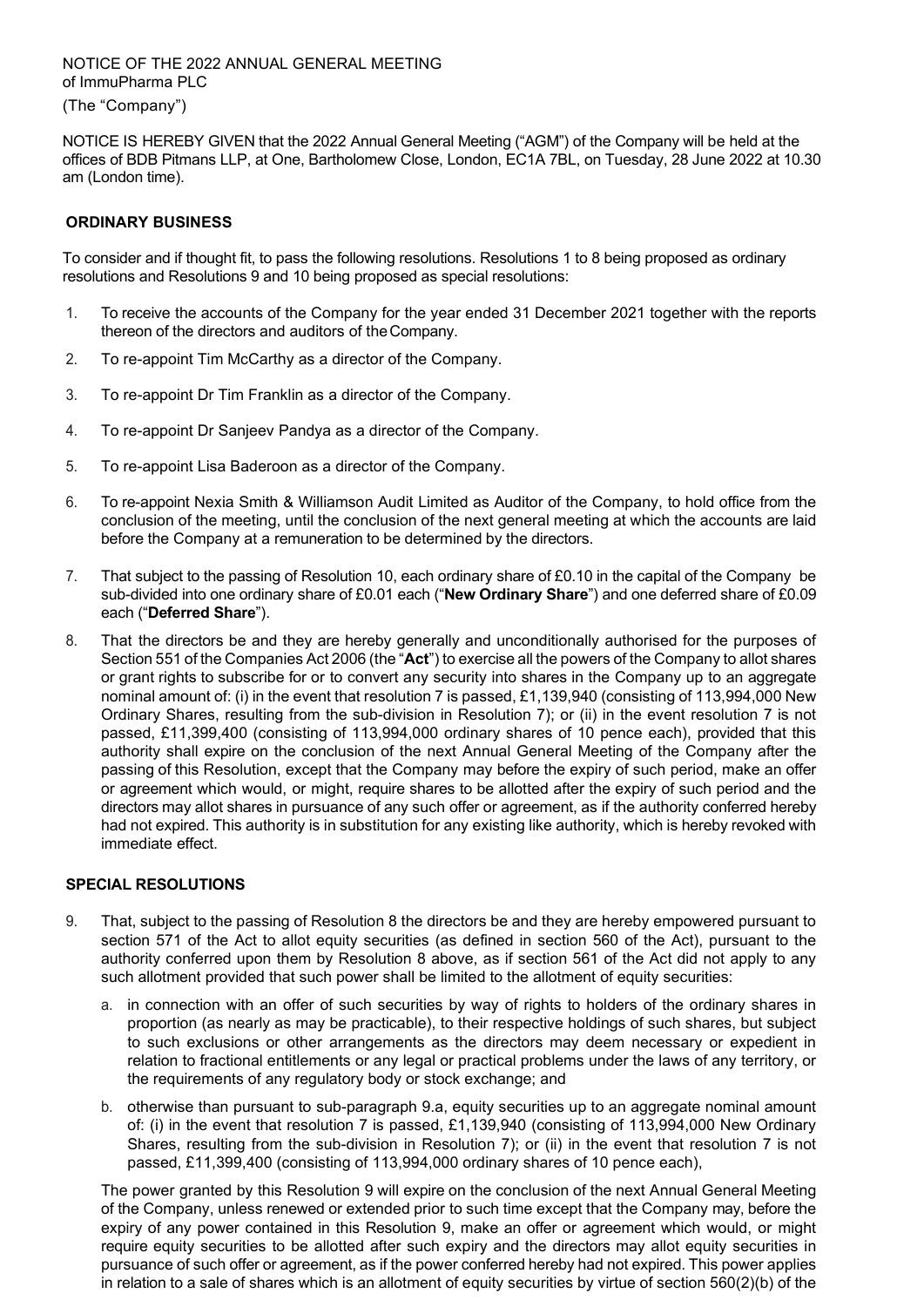Act as if in the first paragraph of this Resolution the words "pursuant to the authority conferred upon them by Resolution [8](#page-0-1) above" were omitted.

- <span id="page-1-0"></span>10. That, subject to the passing of Resolution [7,](#page-0-3) the articles of association of the Company be amended by the insertion of the following provisions:
	- a. by the insertion of the following new definitions:

| Deferred Shares        | the deferred shares of £0.09 each in the capital of the<br>Company, having the rights set out in these Articles |
|------------------------|-----------------------------------------------------------------------------------------------------------------|
| <b>Ordinary Shares</b> | the ordinary shares of £0.01 each in the capital of the<br>Company, having the rights set out in these Articles |

- *b. By the insertion of the* following new articles 5, 5A and 5B in place of the text '[LEFT INTENTIONALLY BLANK]':
	-

*5 The share capital of the Company is divided into Ordinary Shares and Deferred Shares, each having the rights set out in these Articles.*

*5A The Ordinary Shares shall have attached to them the following rights and restrictions:*

#### *(1) As regards income*

*The Ordinary Shares shall confer on the holders thereof the right to receive (in proportion to the number of such Ordinary Shares held by each of them) any dividend which the Company resolves to distribute.*

#### *(2) As regards voting*

*2.1 On a show of hands at a general meeting every holder of Ordinary Shares who (being an individual) is present in person or by one or more proxies or (being a corporation) is present by one or more duly authorised representatives or proxies, shall have one vote;* 

*2.2 On a vote on a resolution on a poll taken at a general meeting every holder of Ordinary Shares shall have one vote for each Ordinary Share held.*

#### *(3) As regards capital*

*Subject to any payment to be made to the holders of the Deferred Shares in accordance with Article 5B(3) on a return of capital whether on liquidation or reduction of capital or otherwise the assets of the Company remaining after the payment of its liabilities shall be paid to the holders of the Ordinary Shares (in proportion to the number of such Ordinary Shares held by each of them).*

*5B The Deferred Shares shall have attached to them the following rights and restrictions:*

#### *(1) As regards income*

*The Deferred Shares shall not entitle the holders thereof to receive any dividend or other distribution.*

### *(2) As regards voting*

*The Deferred Shares shall not entitle the holders thereof to receive notice of or to attend or vote at any General Meeting of the Company.*

#### *(3) As regards capital*

*On a return of capital on a winding up the holders of the Deferred Shares shall only be entitled to receive the amount paid up on such shares after the holders of the Ordinary Shares have received the sum of £0.01 for each Ordinary Share held by them and shall have no other right to participate in the assets of the Company.*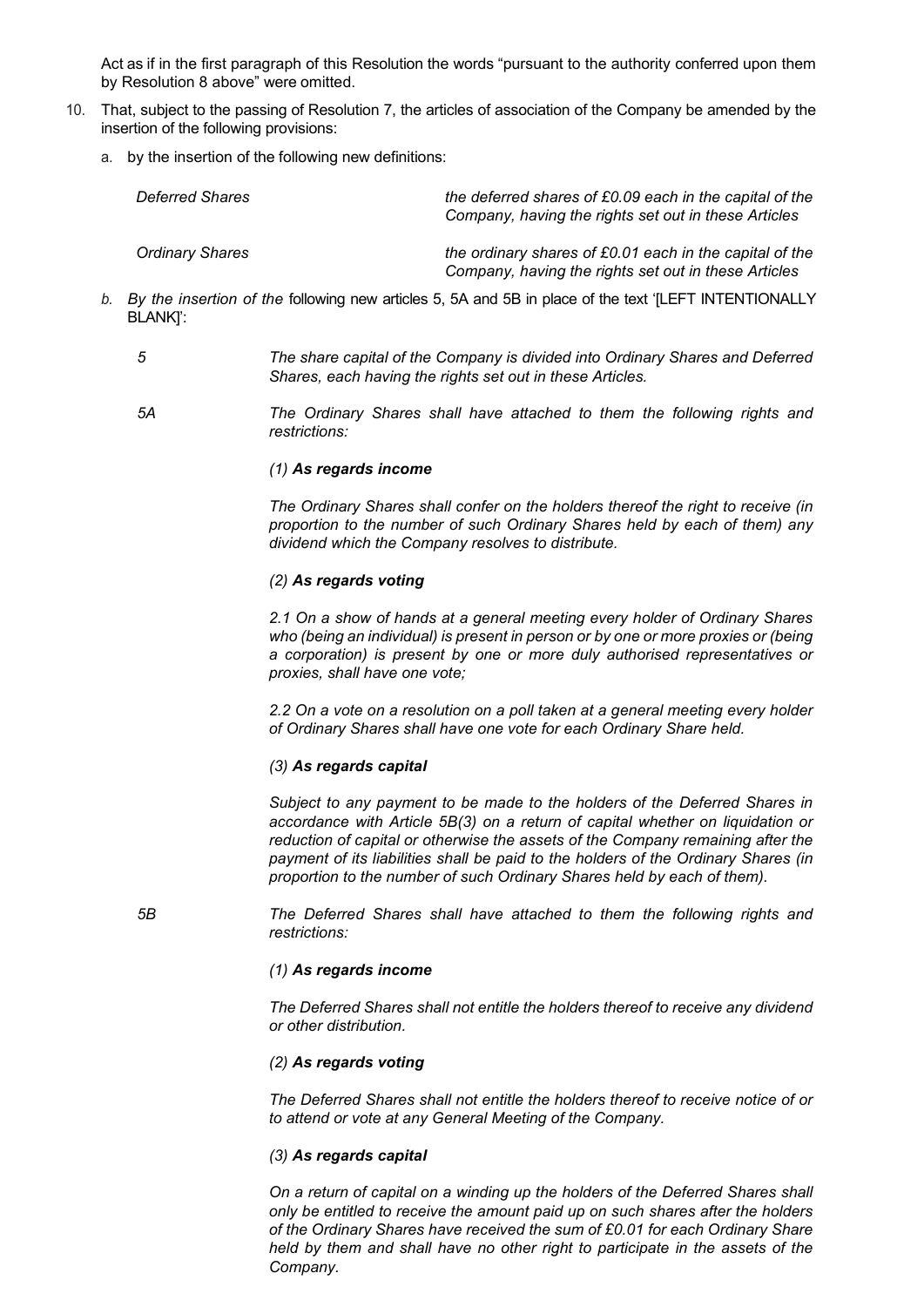### *(4) As regards transfer*

*The Company is authorised at any time:*

*4.1 to appoint a person to execute on behalf of the holders of the Deferred Shares a transfer thereof and/or an agreement to transfer the same, without making any payment to the holders thereof and persons so entitled, to such persons as the Company may determine; and*

*4.2 pending any such transfer not to issue certificates for the Deferred Shares.*

#### *(5) As regards variation of rights*

*Neither:*

*5.1 the passing by the Company of any resolution for a reduction of capital involving the cancellation of the Deferred Shares without any repayment of capital in respect thereof, or a reduction of share premium account, or the obtaining by the Company or the making by the court of an order confirming any such reduction of capital or share premium account; nor*

*5.2 the purchase by the Company in accordance with the provisions of the 2006 Act of any of its own shares or other securities or the passing of a resolution to permit any such purchase,*

*shall constitute a modification, variation or abrogation of the rights attaching to the Deferred Shares and accordingly the Deferred Shares may at any time be cancelled for no consideration by means of a reduction of capital or purchased by the Company, at its option at any time, in accordance with the provisions of the 2006 Act, without making any payment to the holder thereof and without recourse to the holder, and to cancel the same without making any payment to or obtaining the sanction of the holder or holders thereof. The Company may, at its option at any time, purchase all or any of the Deferred Shares then in issue, at a price not exceeding £1 in aggregate.*

### *(6) As regards further issues*

*The rights conferred by the Deferred Shares shall not be varied or abrogated by the creation or issue of further shares ranking pari passu with or in priority to the Deferred Shares.*

NOTICE OF THE 2022 ANNUAL GENERAL MEETING of ImmuPharma PLC (continued)

Date: 1 June 2022 **BY ORDER OF THE BOARD** Registered Office: One Bartholomew Close London EC1A 7BL

Ewa Flynn **Secretary**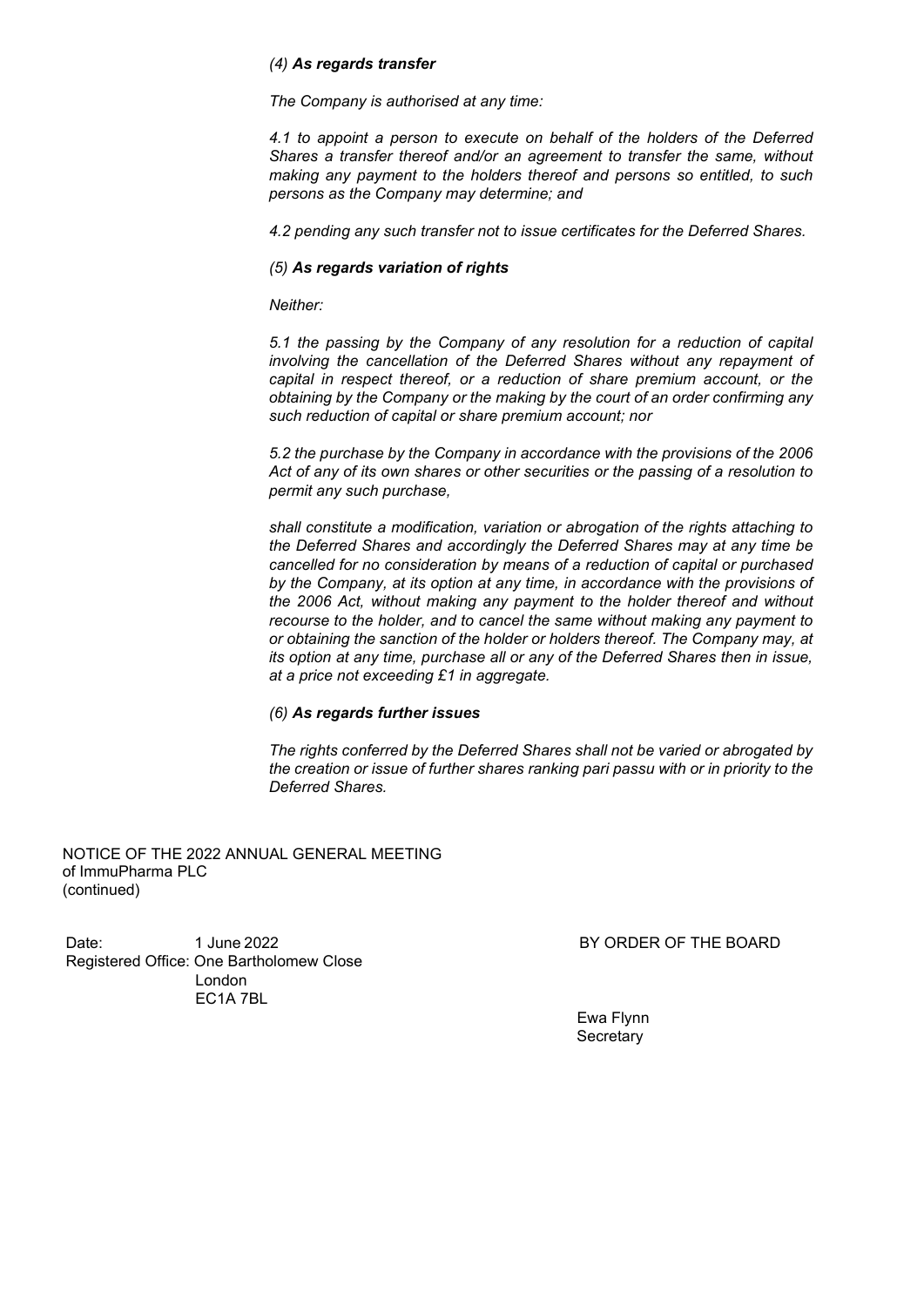NOTICE OF THE 2022 ANNUAL GENERAL MEETING of ImmuPharma PLC (continued)

### **NOTES:**

#### **Entitlement to vote**

1. Only those members registered on the Company's register of members at 6.00 pm on the day falling two days prior to the date of the Meeting (or if this Meeting is adjourned, at 6.00 pm on the day two days prior to the adjourned meeting) shall be entitled to attend and vote at the Meeting.

#### **Appointment of proxies**

- 2. A member entitled to attend and vote at the meeting is entitled to appoint a proxy to exercise all or any of their rights to attend, speak and vote at the Meeting. You should have received a proxy form with this notice of meeting. You can only appoint a proxy using the procedures set out in these notes and the notes to the proxy form.
- 3. A proxy does not need to be a member of the Company but must attend the Meeting to represent you. Details of how to appoint the Chairman of the Meeting or another person as your proxy using the proxy form are set out in the notes to the proxy form. If you wish your proxy to speak on your behalf at the Meeting you will need to appoint your own choice of proxy (not the Chairman) and give your instructions directly to them.
- 4. You may appoint more than one proxy provided each proxy is appointed to exercise rights attached to different shares. You may not appoint more than one proxy to exercise rights attached to any one share. To appoint more than one proxy, (an) additional proxy form(s) may be obtained by contacting the Registrars helpline on 0370 707 1014 or you may photocopy the proxy you received. Please mark (and initial) each proxy form clearly with the number of Ordinary Shares held by you in relation to which each proxy is appointed.
- 5. A vote withheld is not a vote in law, which means that the vote will not be counted in the calculation of votes for or against the resolution. If you either select the 'Discretionary' option or if no voting indication is given, your proxy will vote or abstain from voting at his or her discretion. Your proxy will vote (or abstain from voting) as he or she thinks fit in relation to any other matter which is put before the Meeting.
- 6. The notes to the proxy form explain how to direct your proxy, how to vote on each resolution or withhold their vote. To appoint a proxy using the proxy form, the form and any authority under which it is executed (or a duly certified copy of such authority), must be:
	- completed and signed;
	- deposited at the Company's registrars, Computershare Investor Services PLC, The Pavilions, Bridgwater Road, Bristol, BS99 6ZY; and
	- received by Computershare Investor Services PLC no later than 48 hours (excluding non-working days) before the time fixed for the Meeting (or any adjourned meeting as the case may be).

In the case of a member which is a company, the proxy form must be executed under its common seal or signed on its behalf by an officer of the company or an attorney for the company.

### **Appointment of proxy by joint members**

7. In the case of joint holders, where more than one of the joint holders purports to appoint a proxy, only the appointment submitted by the most senior holder will be accepted. Seniority is determined by the order in which the names of the joint holders appear in the Company's register of members in respect of the joint holding (the first-named being the most senior).

# **Changing proxy instructions**

8. To change your proxy instructions, simply submit a new proxy appointment using the methods set out above. Note that the cut-off time for receipt of proxy appointments (see above), also apply in relation to amended instructions; any amended proxy appointment received after the relevant cut-off time will be disregarded.

If you submit more than one valid proxy appointment, the appointment received last before the latest time for the receipt of proxies will take precedence.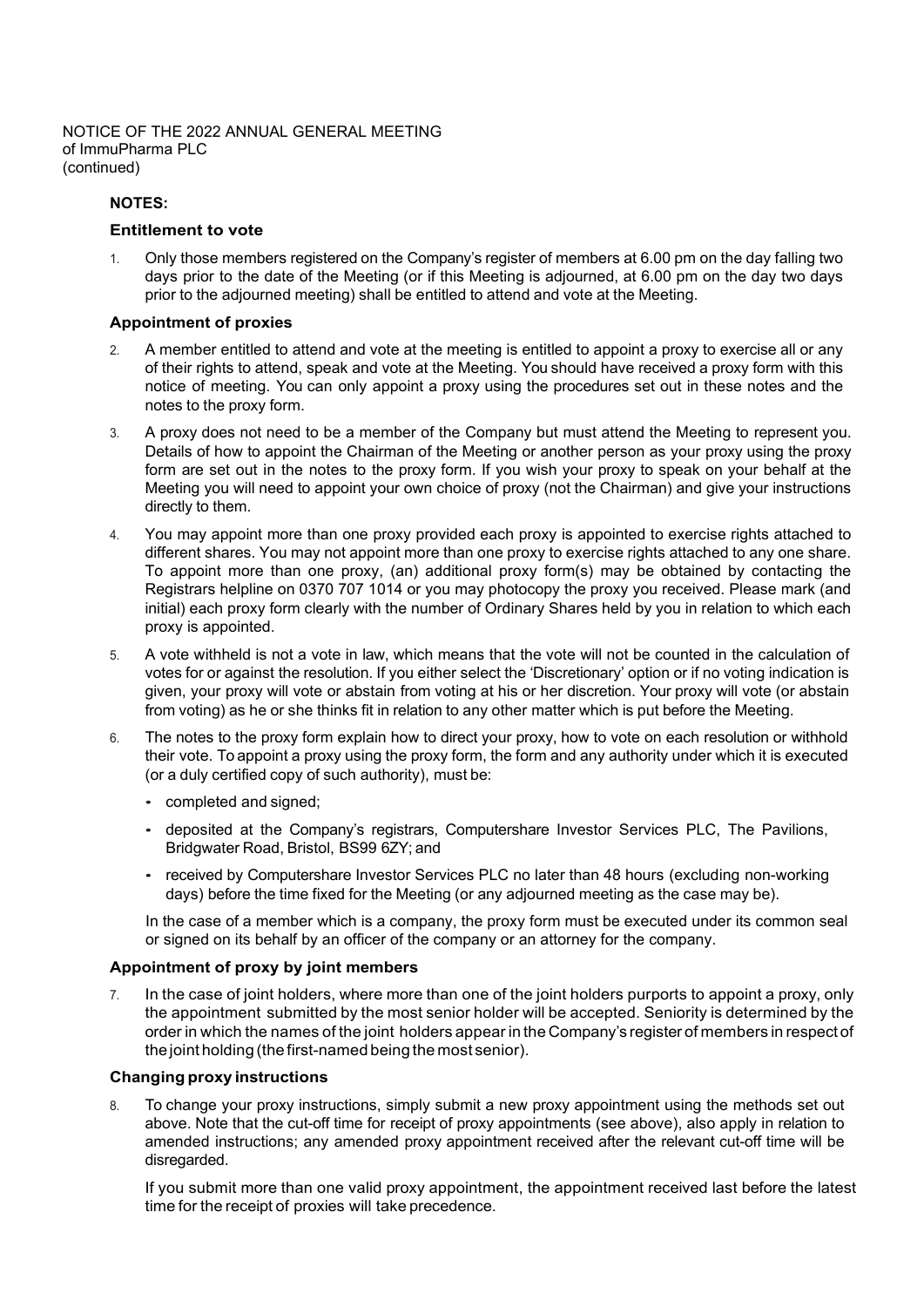### NOTICE OF THE 2022 ANNUAL GENERAL MEETING of ImmuPharma PLC (continued)

### **Termination of proxy appointments**

9. In order to revoke a proxy instruction, you will need to inform Computershare Investor Services PLC by sending a signed hard copy notice clearly stating your intention to revoke your proxy appointment to:

Computershare Investor Services PLC, The Pavilions, Bridgwater Road, Bristol, BS99 6ZY.

In the case of a member which is a company, the revocation notice must be executed under its common seal or signed on its behalf by an officer of the company or an attorney for the company. Any power of attorney or any other authority under which the revocation notice is signed (or a duly certified copy of such power or authority) must be included with the revocation notice. In either case, the revocation notice must be received by:

- Computershare Investor Services PLC no later than 48 hours (excluding non-working days) before the time fixed for the Meeting (or any adjourned meeting as the case maybe);
- If you attempt to revoke your proxy appointment but the revocation is received after the time specified then, subject to the paragraph directly below, your proxy appointment will remain valid; and
- Appointment of a proxy does not preclude you from attending the Meeting and voting in person. If you have appointed a proxy and attend the Meeting in person, your proxy appointment will automatically be terminated.

### **Corporate representatives**

- 10. In order to facilitate voting by corporate representatives at the Meeting, arrangements will be put in place at the Meeting so that:
	- if a corporate member has appointed the Chairman of the Meeting as its corporate representative with instructions to vote on a poll in accordance with the directions of all the other corporate representatives for that member at the Meeting, then, on a poll, those corporate representatives will give voting directions to the Chairman and the Chairman will vote (or withhold a vote) as corporate representative in accordance with those directions; and
	- if more than one corporate representative for the same corporate member attends the Meeting but the corporate member has not appointed the Chairman of the Meeting as its corporate representative, a designated corporate representative will be nominated, from those corporate representatives who attend, who will vote on a poll and the other corporate representatives will give voting directions to that designated corporate representative.
- 11. Corporate members are referred to the guidance issued by the Institute of Chartered Secretaries and Administrators on proxies and corporate representatives – www.icsa.org.uk – for further details of this procedure. The guidance includes a sample form of representation letter to appoint the Chairman as a corporate representative as described in (i) above.

### **Issued share capital and voting rights**

12. On 1 June 2022, the Company's issued sharecapital comprised 284,984,933 ordinary shares of 10p each. Each ordinary share carries the right to one vote at the AGM and, therefore, the total number of voting rights in the Company on 1 June 2022 is 284,984,933.

# **Documents on display**

- 13. The following documents will be available for inspection at the offices of BDB Pitmans LLP, One, Bartholomew Close, London, EC1A 7BL, from the date of this Notice until the time of the Meeting and for at least 15 minutes prior to the Meeting and during the Meeting:
	- copies of the service contracts of executive directors of the Company; and
	- copies of the letters of appointment of the non-executive directors of the Company.

# **Electronic communication**

14. You may not use any electronic address provided either in this notice of AGM or any related documents (including the proxy form), to communicate with the Company for any purposes other than those expressly stated. If you have any general queries about the AGM please send all communications by post to the Company's registrars, Computershare Investor Services PLC, The Pavilions, Bridgwater Road, Bristol, BS99 6ZY and no other methods of communication will be accepted.